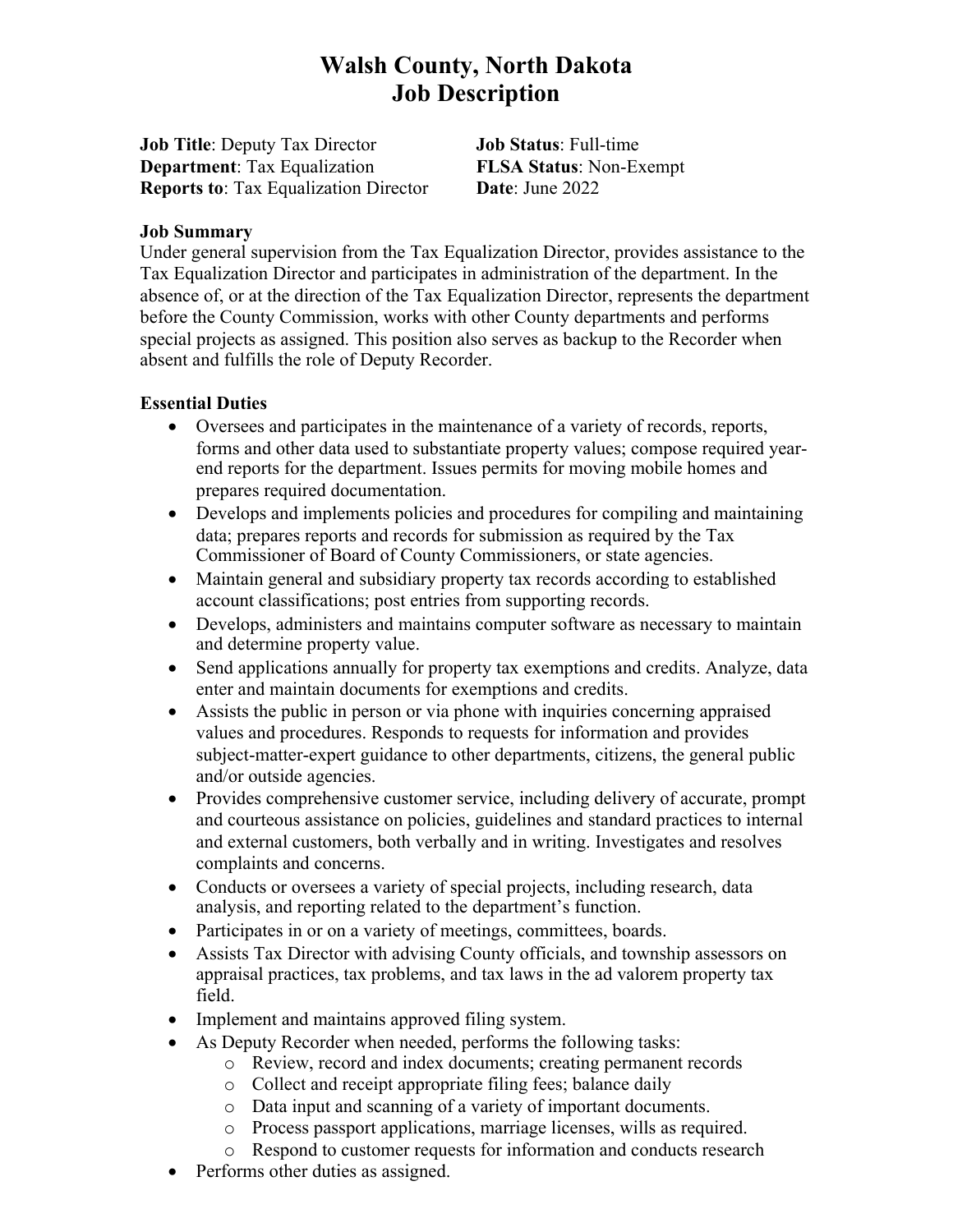#### **Accountabilities**

- Considerable knowledge of the geographic and socioeconomic layout of the County.
- Considerable knowledge of the use and interpretation of statistics and statistical reference.
- Considerable knowledge of the application of information technology to property appraisal and valuation.
- Basic knowledge of principles, practices and techniques used in appraising residential property is desirable.
- Basic knowledge of the overall policies, methods and procedures of the Tax Equalization Department is desirable.
- Basic knowledge of the County tax policies as applicable to tax listing and assessment is desirable.

## **Job Qualifications, Experience, and Education**

- An associate's degree in related field, with course work in property appraisal, assessment, administration, accounting, and/or statistics is desirable.
- At least two year's experience in a related field is required, additional qualifying experience may substitute for desired education.
- Ability to use common office machines, including popular and specialized computer-driven work processing, spreadsheet and file maintenance programs.
- Ability to effectively express ideas orally and in writing in the English lanuage.
- Ability to make oral presentations before large groups of people.
- Ability to exercise considerable tact, discretion and firmness in frequent contact with taxpayers and the general public.
- Ability to establish and maintain effective working relationships with peers, supervisors, employees in other County departments and the general public.
- Must possess a valid driver's license.

# **Working Conditions/Physical and Mental Demands**

- Physical environment consists of a desk job in the standard environment. Some travel may be required. Will include physical motions of sitting, standing, reaching, and minor lifting (10-25 pounds).
- Dexterity of hands and fingers for frequent use of PC keyboard, monitor, and standard office equipment (copier, fax, calculator, etc.)
- Hearing and speaking to exchange information on the telephone or in person.
- Occasional overnight travel for meetings, trainings etc.
- Some variation in daily assignments or changes in work pace and timelines for end product.

### **Employee Signature Date**

*The above statements are intended to describe the general nature and level of work being performed by individuals assigned to this position. They are not intended to be an exhaustive list of all duties, responsibilities, and skills required of personnel so classified. This job description does not constitute an employment agreement between the County*